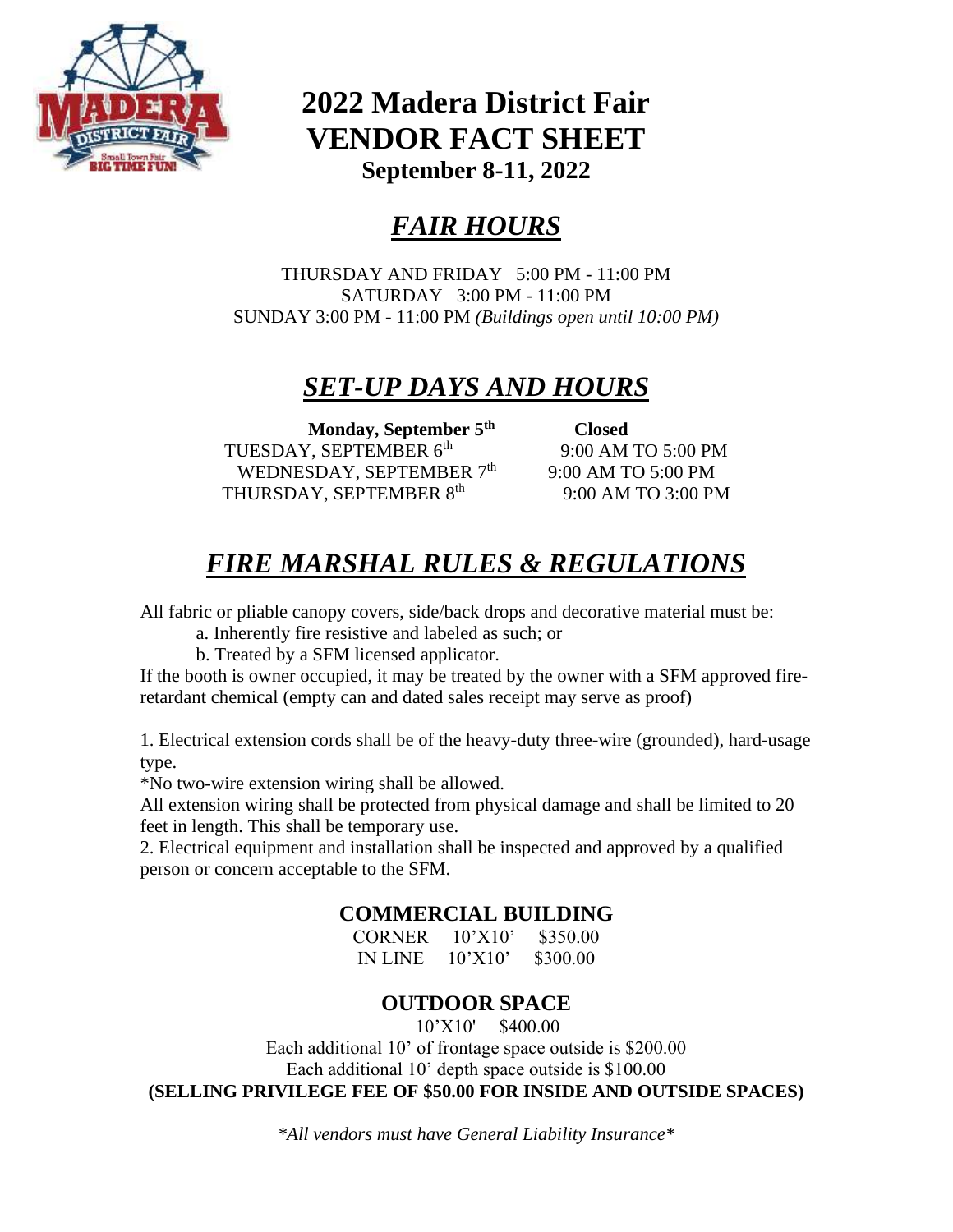

1850 W. Cleveland Ave., Madera CA 93637 Office: (559) 674-8511 Fax: (559) 674-4516 Email: [monica@maderafair.com](mailto:monica@maderafair.com)

### **SEPTEMBER 8 th – 11 th 2022**

#### **COMMERCIAL APPLICATION**

#### **DO NOT SEND MONEY WITH THIS APPLICATION**

This application **IS NOT** a guarantee of space. Please answer all questions completely so we can give full consideration to your application. This application is neither a commitment by the applicant nor an offer by the 21-A District Agricultural Association, Madera District Fair, to rent space.

| <b>CHECK ONE:</b> New Applicant $\Box$<br>Returning Vendor from $2021 \Box$                                                                                                                                                                                                                                                                                                                                                                             |
|---------------------------------------------------------------------------------------------------------------------------------------------------------------------------------------------------------------------------------------------------------------------------------------------------------------------------------------------------------------------------------------------------------------------------------------------------------|
| Building Hours - Thursday-Friday 5:00-11:00pm Saturday - 3:00-11:00pm Sunday - 3:00-10:00pm                                                                                                                                                                                                                                                                                                                                                             |
| SPACE FEES: (tents and tarps are not permitted without being fire retardant certified)                                                                                                                                                                                                                                                                                                                                                                  |
| Inside: Corner $10x10 - $350.00$ Inline $10x10 - $300.00$ Selling Privilege Fee - \$50.00                                                                                                                                                                                                                                                                                                                                                               |
| Outside: Outdoor 10x10 - \$400.00                                                                                                                                                                                                                                                                                                                                                                                                                       |
| SELECT SPACE FOR WHAT YOU ARE APPLYING FOR:                                                                                                                                                                                                                                                                                                                                                                                                             |
| $\Box$ 10x10 $\Box$ 20x10 $\Box$ Inline $\Box$ Corner<br>$\square$ Indoor                                                                                                                                                                                                                                                                                                                                                                               |
|                                                                                                                                                                                                                                                                                                                                                                                                                                                         |
|                                                                                                                                                                                                                                                                                                                                                                                                                                                         |
| BUSINESS INFORMATION - (INFORMATION MUST MATCH INSURANCE CERTIFICATE)                                                                                                                                                                                                                                                                                                                                                                                   |
|                                                                                                                                                                                                                                                                                                                                                                                                                                                         |
| (Please Print)                                                                                                                                                                                                                                                                                                                                                                                                                                          |
|                                                                                                                                                                                                                                                                                                                                                                                                                                                         |
|                                                                                                                                                                                                                                                                                                                                                                                                                                                         |
|                                                                                                                                                                                                                                                                                                                                                                                                                                                         |
| UTILITY REQUIREMENTS<br>If needed, a standard 110v electrical outlet is provided per contracted space.                                                                                                                                                                                                                                                                                                                                                  |
| $\Box$ YES $\Box$ NO If yes, please explain on the next page.<br>Do you require power?<br>$\Box$ YES $\Box$ NO<br>Do you need running water?<br>$\square_{\rm NO}$<br>$\square$ YES<br>Do you sample food?                                                                                                                                                                                                                                              |
| <b>INSURANCE REQUIREMENTS</b><br>Proof of Insurance is required by all vendors. Please check which form of insurance will cover you<br>during the fair.<br>$\Box$ Purchase through California Fair Services Authority (\$110.00)<br>Each exhibitor must provide proof of general liability insurance of at least \$1,000,000. Certificates of<br>Insurance with required endorsements will be required with each contract. If a contract is issued, you |
| will receive insurance requirements with additional insured verbiage.                                                                                                                                                                                                                                                                                                                                                                                   |